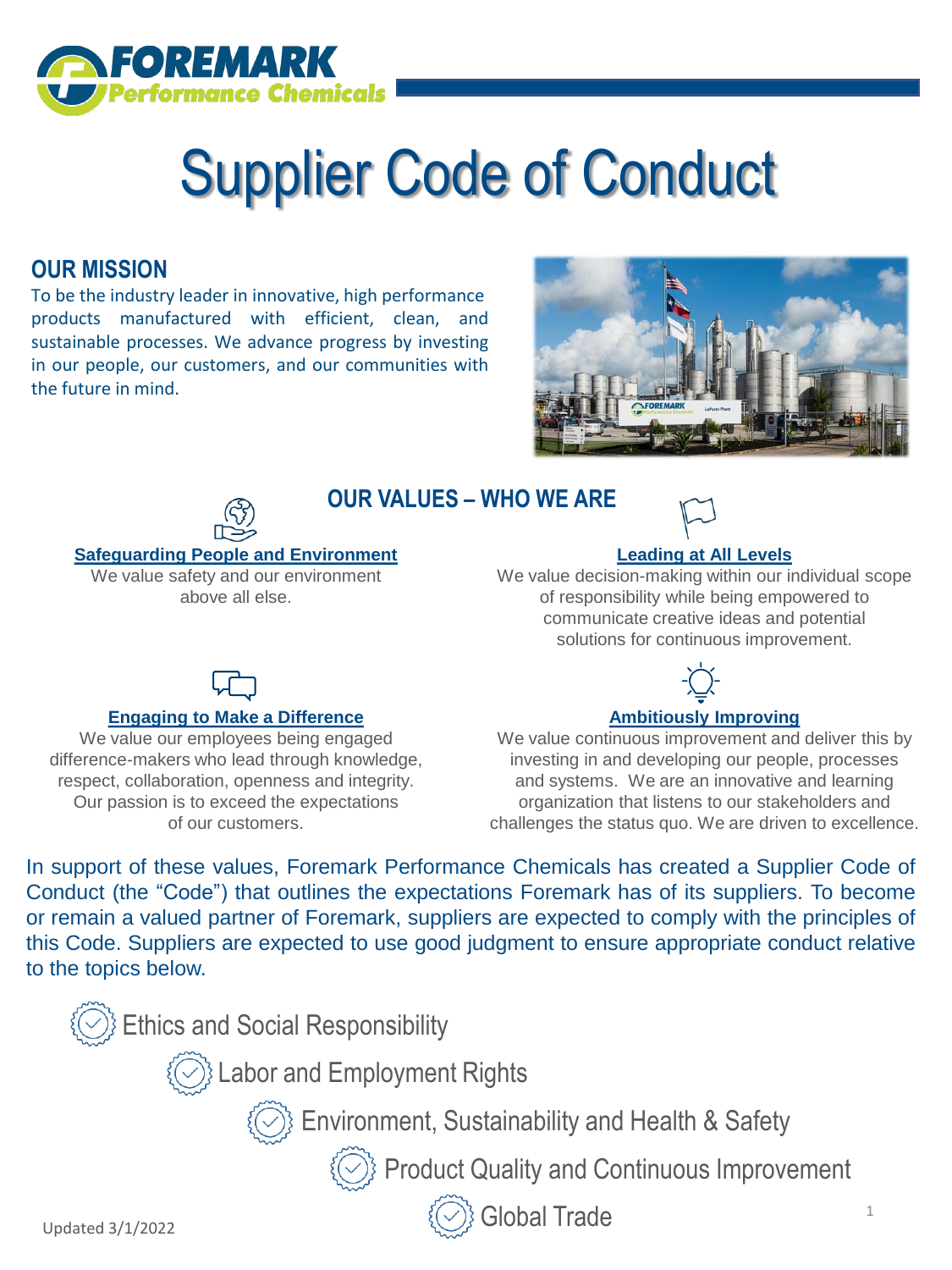



*In conducting business, Foremark acts with integrity and honesty and always maintains the highest standards for business responsibility in accordance with laws and ethical principles. Foremark expects its suppliers to adhere to the same laws and principles.*

## **Antitrust and Competition Laws**

Suppliers shall comply fully with the antitrust and competition laws in the countries in which they operate. These laws are designed to encourage and protect free and fair competition. By way of example, these laws may restrict or prohibit price fixing, bid rigging, market allocation and other unfair trade practices.

### **Business Integrity – Anti-Corruption**

Suppliers must comply with all applicable anti-corruption laws and regulations including the U.S. Foreign Corrupt Practices Act. Suppliers are prohibited from making, offering or promising anything of value to any person – including any foreign official – for the purpose of corruptly influencing any act or failure to act on the part of that official to obtain or retain business for Foremark or any other person. Any violation of applicable anti-corruption laws is strictly prohibited and will result in immediate termination of contract.

### **Conflicts of Interest**

Suppliers must do business in a way that is open, transparent and with the highest integrity. A potential conflict of interest exists if a Supplier's employee or his or her family member has a close relationship with a Foremark employee who can make decisions which impact the Supplier's business. Suppliers must disclose any conflicts of interest to Foremark prior to commencing business or whenever they arise.

### **Data Privacy**

Suppliers shall have an established information security system and adequate protections relative to Foremark's information, and the information of its customers, employees and third parties, consistent with applicable law.

### **Financial Integrity**

Suppliers must accurately and reliably report and record information regarding their business activities, company structure, financial situation, and business performance in accordance with prevailing industry practices and applicable laws and regulations.

### **Intellectual Property**

Suppliers must respect intellectual property rights and must maintain controls to safeguard Foremark's name, logo, trademarks, confidential information, and other intellectual property against unauthorized use, modification, and damage.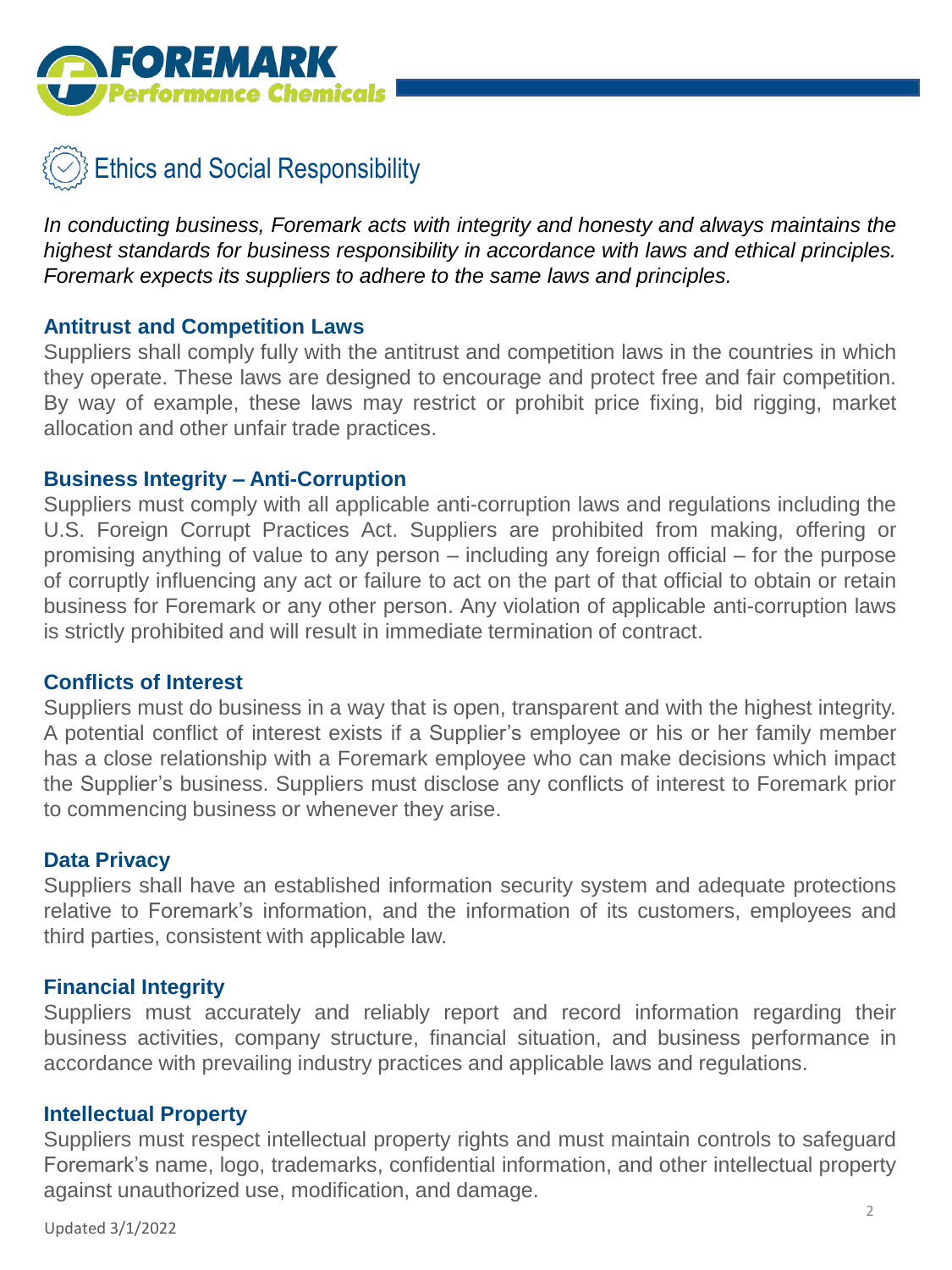

# **Operating License**

Suppliers shall have appropriate licenses, registrations, and certifications required to conduct business in the locations in which they operate.

# **Social Responsibility**

Suppliers are expected to take into account the environment when making business decisions. Suppliers are encouraged to develop or adapt existing business practices to improve their work environment, community, and society in general.

### **Supplier Diversity**

Foremark is committed to supporting economic development efforts with diverse suppliers to the extent that jobs may be provided, entrepreneurship may be advanced and useful goods and services may be produced at competitive prices. We expect our suppliers to adhere to similar principles and support and develop Supplier Diversity programs within their organizations.

# Labor and Employee Rights

*Foremark believes in treating all people with dignity and respect and is committed to protecting human rights. Foremark is committed to maintaining safe and professional work environments where employees are free from violence, harassment, and discrimination. We expect our suppliers to do the same.*

### **Freedom of Association**

Employees have the right to form and / or join unions and bargain collectively. Suppliers shall not retaliate or discriminate against any employees choosing to exercise their right to do so.

### **Child Labor**

Suppliers shall not use, engage in, or support child labor practices. All employees must meet the minimum age required by law and shall not be less than 15 years of age provided that the child has received adequate training and wages, and that the health and safety of the child is fully protected.

### **Involuntary Labor and Human Trafficking**

Suppliers must not engage in or support forced or compulsory labor as defined by ICO Convention No. 29 including prison, bonded, indentured, slavery, and human trafficking practices. All work performed must be voluntary, and employees have the right to terminate employment with reasonable notice.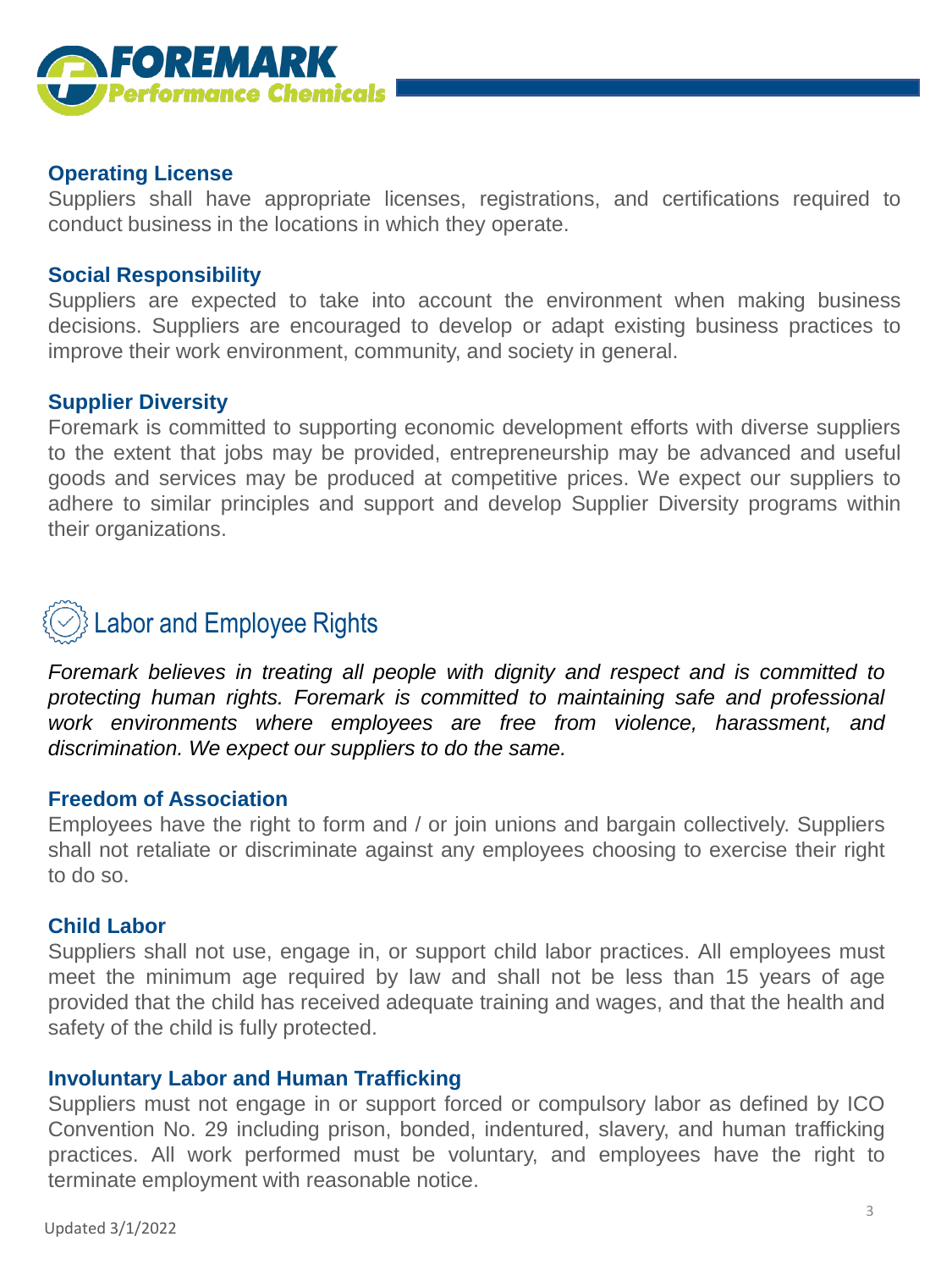

## **Wages and Benefits**

Suppliers must provide employees with wages and benefits that meet the minimum required amount by applicable laws / regulations. In countries where no minimum wage law applies, employees must be paid at a rate comparable to the prevailing industry average. Suppliers are expected to pay personnel in legal tender, on a regular basis, and in a timely manner.

### **Hours of Labor**

Suppliers must comply with all applicable laws and industry standards on the number of hours an employee can work in a successive shift, day, week, or specific period. Employees must be compensated with standard pay and mandated premium rate, determined by national law or industry average, for overtime hours worked. Suppliers must also comply with national laws on public holidays and sick leave provisions.

### **Anti-Harassment**

Suppliers are expected to create a work environment free from unwelcome conduct, whether verbal, nonverbal or physical, based on a person's age, disability, gender, genetic characteristic, national origin, race, color, religion, sexual orientation, veteran status or other protected group status. Harassment includes unwelcome sexual advances, requests for sexual favors, and other unwelcome verbal or physical conduct of a sexual nature. We do not tolerate harassment of our employees by anyone with whom our employees come into contact while conducting business.

### **Anti-Discrimination**

Suppliers shall not discriminate against employees based on race, color, national origin, religion, gender, age, disability, marital or partnership status, sexual orientation, veteran's status, political opinions or any other personal characteristic protected by law in each locality. Any exclusions or preferences in the work environment made on these bases, which results in impaired equality, are prohibited. Suppliers are expected to hire employees based only on their job-related competence and, if requested, must be able to provide their company's written policy statement on the prevention of discrimination in the workplace.

### **Diversity**

Foremark believes in the value of diversity and is committed to actively creating an environment where each team member feels empowered to learn, grow and maximize his or her personal contribution. Celebrating the similarities and difference that shape each of us will continue to encourage innovative thinking and drive the kind of sustainable, competitive advantage that will help us grow and prosper for decades to come. We expect our suppliers to be inclusive and ensure that their employees and other stakeholders are always treated with dignity and respect.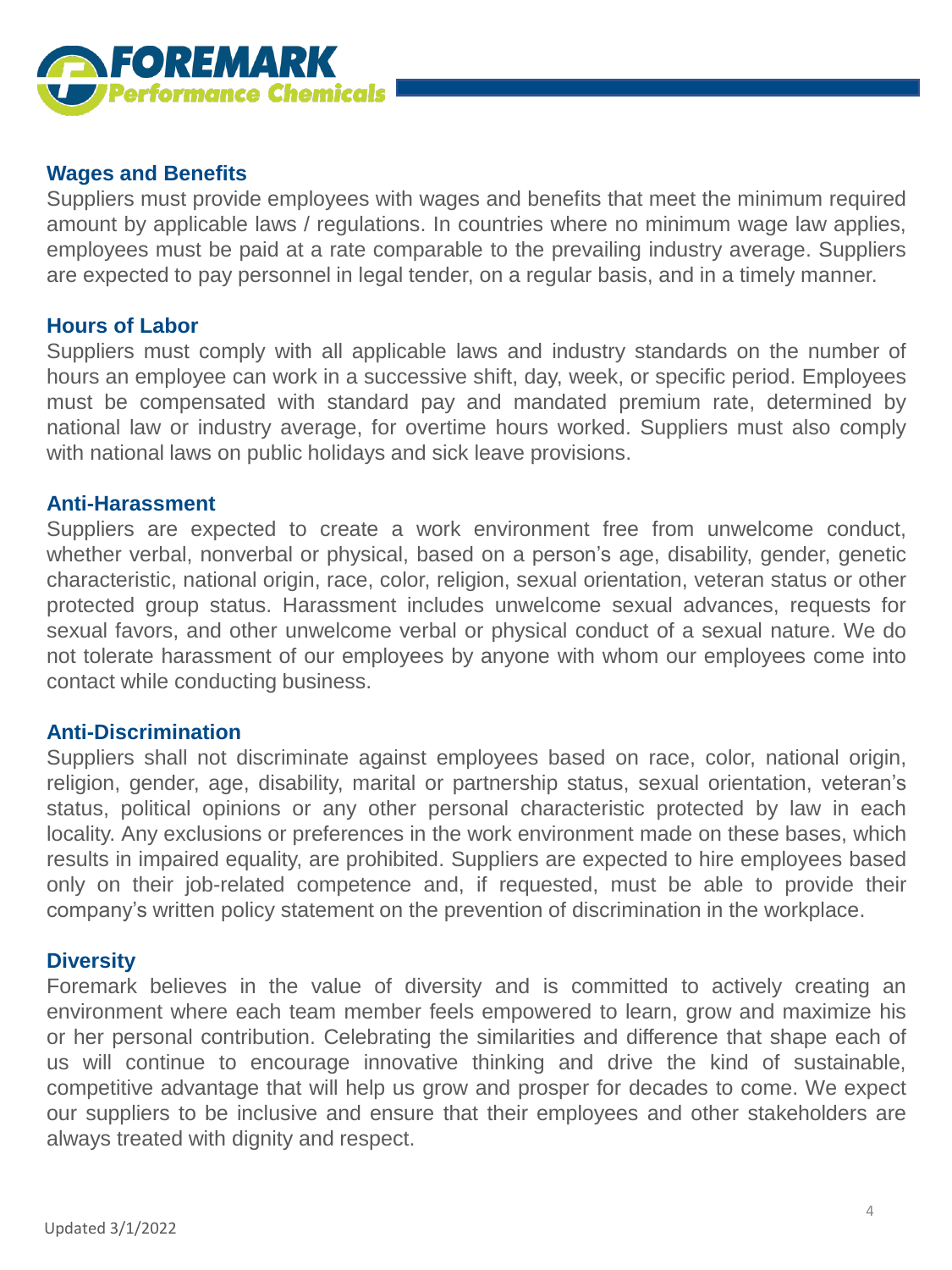

# **Sourcing of Materials from Areas of Conflict**

Not applicable

# Environment, Sustainability and Health & Safety

# **Environmental Compliance**

Suppliers must comply with all Environmental Laws and Regulations. Suppliers must have applicable environmental permits and registrations for the business sector in which the supplier operates in. Permits and registrations must be maintained and kept current. Suppliers are encouraged to have environmental policies and environmental management systems containing goals with targets that are focused on the continuous improvement of overall environmental performance.

# **Sustainability**

Suppliers should strive to reduce the environmental impacts of their operations, including natural resource consumption, material sourcing, waste generation, wastewater discharges and air emissions.

# **Health and Safety of Employees**

Suppliers are expected to maintain the workplace and any living quarters used to house employees in a clean, orderly and safe manner with all applicable national laws and / or industry standards. Suppliers shall implement programs to prevent or control employee exposures to workplace hazards, including chemical, biological and physical hazards. Suppliers shall implement programs to manage processes safely and prevent catastrophic events. Suppliers shall identify and encourage programs that promote access to health programs that positively impact the health of employees. Suppliers shall provide occupational health and safety training to all relevant employees. Workers shall not be disciplined for raising safety concerns, and have the right to refuse unsafe working conditions, without fear of reprisal, until management adequately addresses their concerns.

### **Emergency Prevention and Response**

Suppliers shall identify potential emergency situations, implement preventative measures and be prepared to execute emergency response plans. Suppliers shall have or establish emergency plans and response procedures to anticipate, identify, and respond to emergency situations and events.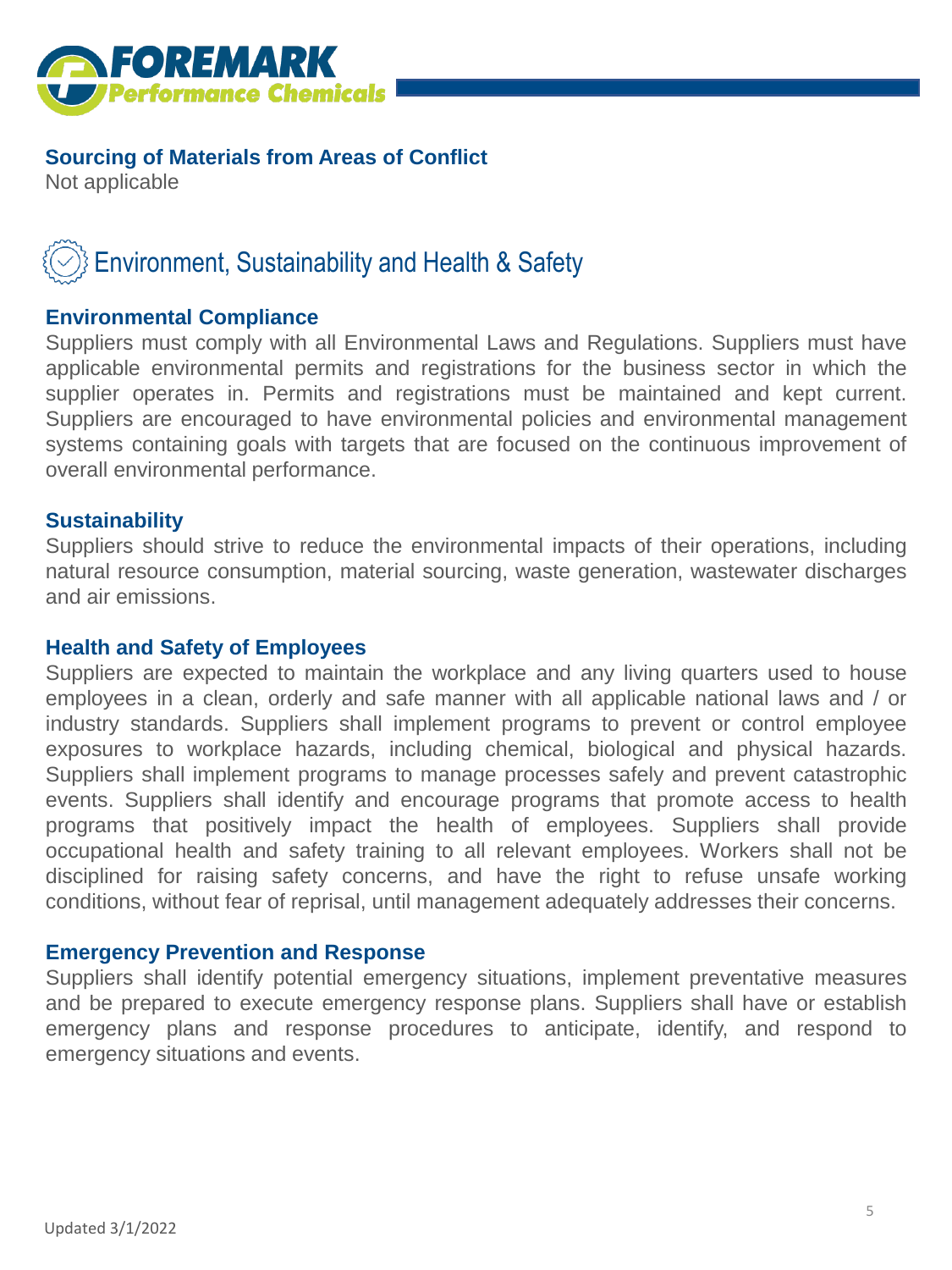

# Product Quality and Continuous Improvement

# **Product Quality**

Suppliers are expected to provide high quality products that meet the requirements and specifications set forth by Foremark. Suppliers must create and maintain a Quality Management System (QMS) that is approved by a reputable third party, and must be able to provide documentation of quality certificates.

### **Continuous Improvement**

Suppliers are expected to remain competitive in the industry and should focus on continuous improvement efforts to enhance their business efficiency. Efforts should include increasing customer satisfaction through reduced cost, faster response times, and improved product quality.

# Global Trade

*There are many laws that govern the conduct of our international trade. Foremark complies with all applicable laws and regulations, including those related to embargoes and sanctions and does not, directly or indirectly, conduct transactions with individuals, entities, or countries that are the subject of restricted party or embargoed country lists (also known as interdiction lists).*

# **Anti-boycott**

U.S. anti-boycott laws prohibit Foremark and our foreign affiliates from participating in or cooperating with foreign boycotts not sanctioned by the United States.

# **Export Controls**

Suppliers shall not directly or indirectly provide to Foremark any material or service from a country, person or entity that is subject to U.S. and other regional, unilateral, and multilateral regulations that restrict transactions with specific foreign entities, persons or countries (often referred to as denied, debarred, and/or restricted parties). Examples of countries are Syria, Cuba, Iran, Sudan and North Korea; examples of entities and persons include, but are not limited to, terrorists, organizations that fund terrorists and/or parties guilty of trade violations.

Countries that maintain consolidated lists of financial sanctions targets include the United States, the European Union, Canada, the United Kingdom, and Japan. In the United States, government organizations responsible for enforcing trade sanctions and embargoes include the US Department of the Treasury Office of Foreign Assets Control (OFAC), US Customs and Border Protection, the US Commerce Department Bureau of Industry and Security (BIS) and the US Department of State.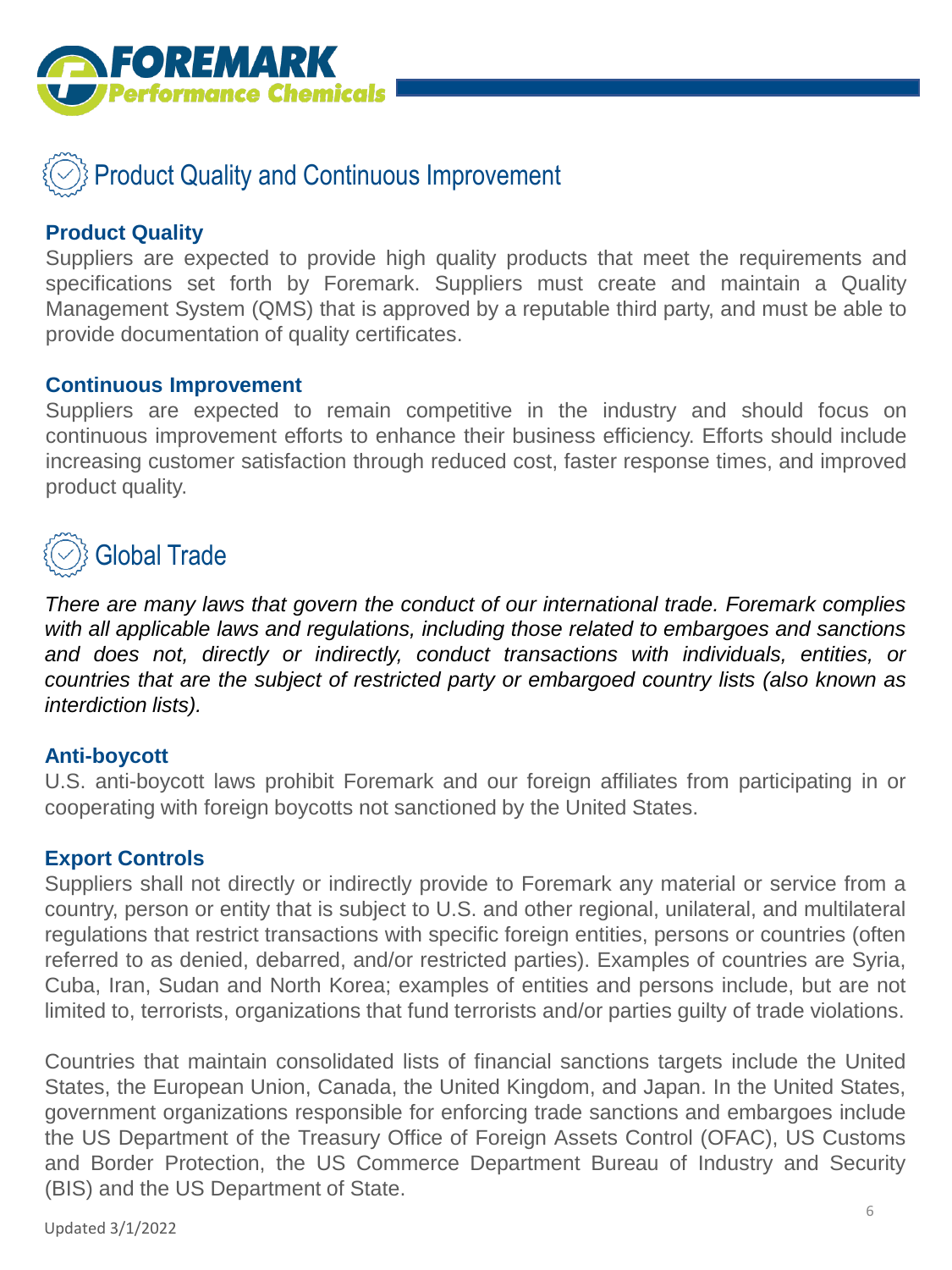

Suppliers should implement due diligence compliance practices to screen their employees, customers, suppliers, vendors, agents and other business associates, including all parties in each transaction such as banks, insurance companies, shipping lines, and freight forwarders, to ensure compliance with applicable laws and regulations concerning embargoes and sanctions.

### **Trade Regulations**

Suppliers shall comply with the trade regulation laws of the country or legal subdivision in which they operate.

# **Frequently Asked Questions**

### **1. What is Foremark's Supplier Code of Conduct?**

Foremark's Supplier Code outlines the expectations Foremark has of its suppliers with respect to Ethics and Social Responsibility, Labor and Employment Rights, Environment, Sustainability and Health & Safety, Product Quality and Continuous Improvement, and Global Trade.

### **2. Why does Foremark need a Supplier Code of Conduct?**

Foremark created a supplier code to ensure that suppliers operate responsibly and conduct business in a manner that aligns with our company's principles and values.

### **3. How does Foremark monitor and enforce the Supplier Code?**

Suppliers are responsible for establishing a management system that supports the content of this code and monitors / records regulatory compliance. Additionally, Foremark may conduct on-site audits to ensure compliance to this code.

### **4. What happens if a Supplier fails to comply with Foremark's Code of Conduct?**

If a supplier fails to meet the standards set forth by Foremark, the supplier will be informed of the area(s) that need to be improved upon. The supplier will then be required to submit to Foremark an acceptable corrective action plan. If the plan is approved, the supplier will be given a set period of time to resolve the areas of concern. If no resolution is met, corrective action will be taken which could result in termination of the business relationship.

### **5. When does Foremark's Supplier Code become effective?**

This Supplier Code of Conduct is effective immediately.

### **6. Who should I contact if I have additional question?**

Should you have additional questions about this Supplier Code of Conduct please contact your Foremark Sourcing contact.